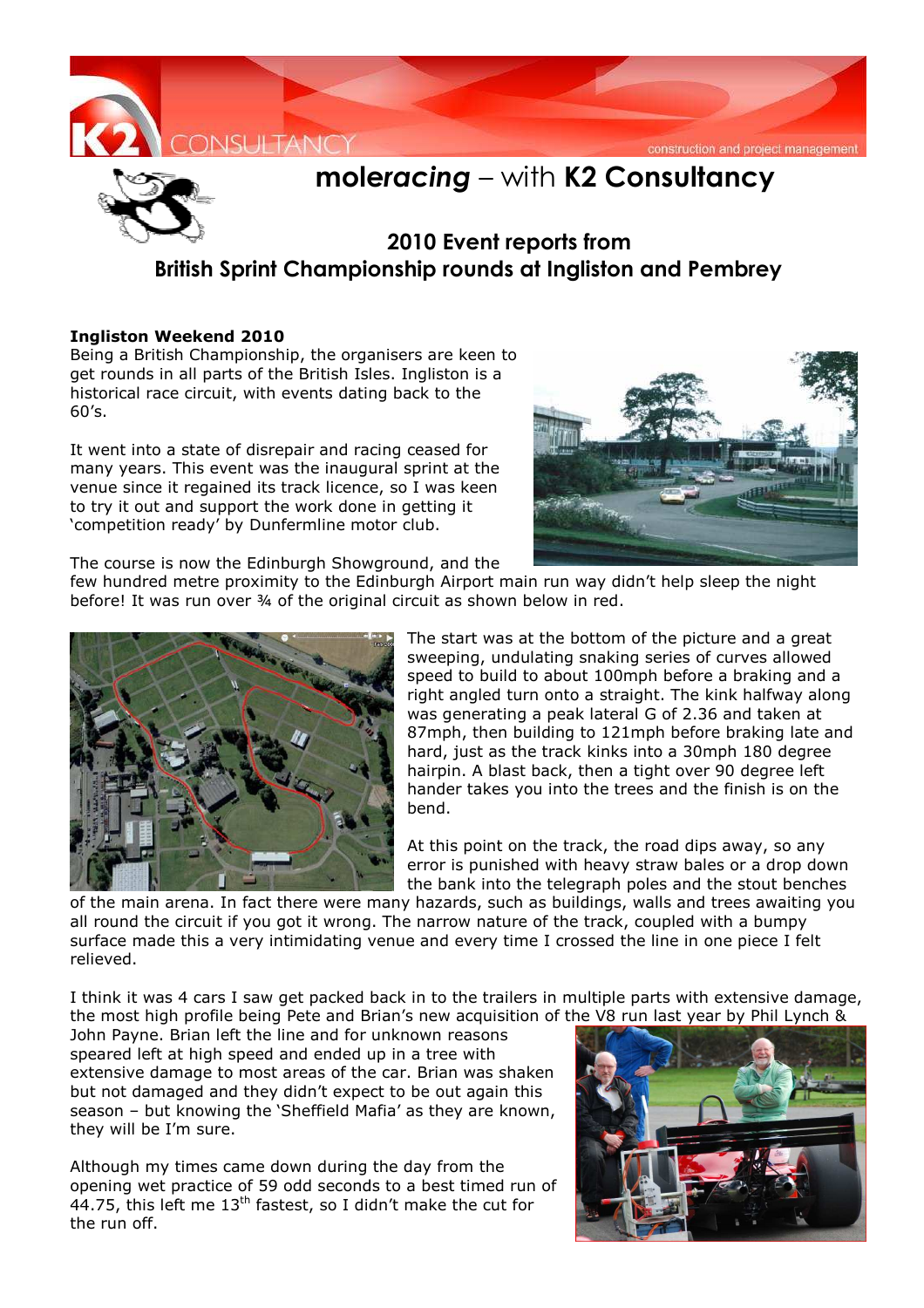I was run all weekend by Chris and John, who having also assisted at Croft knew the routine well and did a great job. We changed the  $4<sup>th</sup>$  gear together in the evening in an attempt to get more revs and power down for the Sunday meeting.

The day was bright, and despite the dangerous nature of the



place I did try and push hard but



despite lowering my time over Saturday by nearly 2 seconds, so did everyone else and ultimately I came  $13<sup>th</sup>$  again by just 0.25 seconds. At least the car was in one piece and not in bits!

A good weekend, a 600mile round trip, but I wouldn't go back again – give me a proper race circuit any day!

**Pembrey Weekend 2010** 



So a 5 week break and the travelling circus arrives almost at the end of south Wales at Pembrey. Superb circuit and worth the 4 hour drive. The car had been meticulously prepared and new gears installed to give more acceleration in the 70 to 95mph zone.

A large field and based on current form, qualification in the top 12 would be a challenge, but a no show by two of the big V8 drivers helped slightly! A single practice run, then straight into two timed runs to decide the Top 12 and only a small field of 50 cars meant the meeting was run at a swift pace.

When the clocks had all stopped, I managed  $12<sup>th</sup>$  fastest time and could try and earn a point or two! The F1 Cosworth of Ross and Roy Napier had also qualified but was only running on 4 cylinders so didn't start.

On my second run, I lowered the PB I set 3 years ago by 1.5 seconds and moved up the order to finish  $9<sup>th</sup>$  and with 4 points in the bag the beers were cracked open and a great evening was had with the rest of the paddock and Ian who was helping all day!

Simon who runs the 600bhp 4 wheel drive Audi TT had travelled 350 miles from the North East. A component in the output shaft failed on the first practice run. They couldn't fix it during the day so



overnight, they drove to Birmingham whilst someone met them halfway with a spare they had at home. Another 700 miles, then at 5am when they started to fit it, it tunred out to be a few thousandths of an inch to large! So they went home.



Jonathan Toulmins misfire was possibly cured but then his carbon fibre front wing collapsed, a cobbled together spare overnight kept him running OK.

The Sunday forecast threatened rain, and it dropped right in the middle of my second timed run, but the first time was enough to qualify, due to the Napiers Cosworth still not firing. Tom Potter was sidelined when the drive shaft sheared in half. The next retirement happened in the run off itself when the Tegra 'chip shop' V8 sheared an oil cooler pipe, and Grahams run